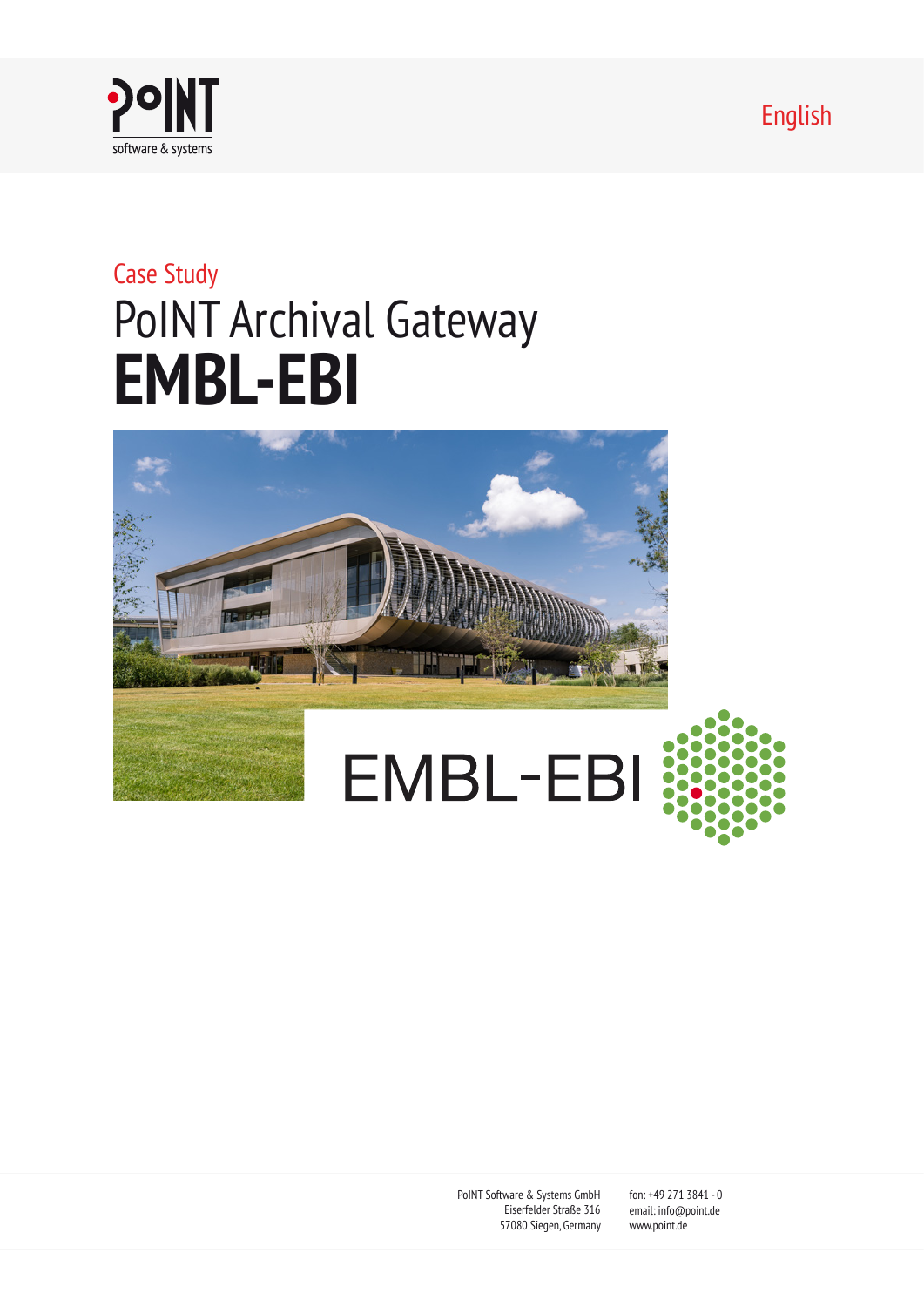PoINT Software & Systems GmbH Eiserfelder Straße 316 57080 Siegen, Germany fon: +49 271 3841 - 0 email: info@point.de www.point.de

PoINT Software & Systems GmbH believes the information in this publication is accurate as of its publication date. Such information is subject to change without notice. PoINT Software & Systems GmbH is not responsible for any inadvertent errors. The PoINT logo is a registered trademark of PoINT Software & Systems GmbH. All other trademarks belong to their respective owners. Software and documentation are available in English. © 2022 PoINT Software & Systems GmbH All rights reserved. No portions of this document may be reproduced without prior written consent of PoINT Software & Systems GmbH. Printed in Germany February 2022 (CaseStudy\_PoINT-Archival-Gateway\_EMBL-EBI\_e\_20220218) Picture credits: © EMBL-EBI 2022, All rights reserved.

- Backup and long-term archiving of object data on tape
- Scalability for constantly growing data stocks
- High performance and capacity requirements

- Standardized S3 interface instead of S3 Glacier commands
- Native tape integration
- Node-based software solution for high scalability and flexibility

EMBL's European Bioinformatics Institute (EMBL-EBI) stores research data and compressed data of less than 1MB up to 100GB in size, with a current dataset of approximately 50PB. Backup and long-term archiving data is written to tape. The previous in-house solution wrote the data from object storage to a disk file system and then to tape media. However, this approach did not provide sufficient performance for

the growing data volumes. Moreover only 90% of the tape's capacity was utilized. With the introduction of PoINT Archival Gateway, the research institute now has a high-performance and cost-effective solution to write data directly to tape via the standardized S3 interface and to cope with the data growth.

Case Study **Solution** 

#### **Challenge**

#### **Solution - PoINT Archival Gateway**

#### **Benefits**

- Cost efficiency through economical use of hardware
- High-performance and flexible storage solution for backup and archiving
- S3 data stream without hard disk buffer directly to tape
- Hardware and vendor independent

#### **About EMBL's European Bioinformatics Institute (EMBL-EBI)**

The European Bioinformatics Institute (EMBL-EBI) is a global leader in the storage, analysis and dissemination of large biological datasets. EMBL-EBI helps scientists realise the potential of big data by enhancing their ability to exploit complex information to make discoveries that benefit humankind. They are at the forefront of computational biology research, with work spanning sequence analysis

methods, multi-dimensional statistical analysis and datadriven biological discovery, from plant biology to mammalian development and disease.

The institute is part of EMBL and is located on the Wellcome Genome Campus, one of the world's largest concentrations of scientific and technical expertise in genomics.



EMBL's European Bioinformatics Institute (EMBL-EBI) uses disk-based object storage systems as primary storage for storing research data from genomics projects. In order to store the data for the long term and to be able to access the data quickly and reliably in case of failures of the primary storage systems, a complete copy is backed up to tape. An in-house script was used for this replication to tape, but it did not provide the necessary performance and only utilized 90% of the storage space on the tapes. Given the existing data volume of 50PB and an expected growth of more than 1PB per month, an alternative was sought that met the requirements in terms of performance, cost and future security.

With PoINT Archival Gateway, the institute has introduced a solution which writes the objects as objects directly to tape via the standardized S3 interface. Initially, an IBM TS4500 library with 6 IBM TS1160 drives is used as target storage. PoINT Archival Gateway required only a 2U server. In the course of the current second project phase, the installation

was extended to 12 drives and two 2U servers.

PoINT Archival Gateway was chosen as it uses the standard S3 interface, and does not require cumbersome S3 Glacier commands. In addition, PoINT Archival Gateway does not need a hard disk buffer to write to tape. PoINT's use of a RAM cache provides extreme performance and considerable



savings on disk based storage hardware.

PoINT Archival Gateway requires only one 2U server for 6 drives. Due to the economical use of hardware, the solution proves to be particularly cost-efficient and performant at the same time.

"We are very satisfied with the deployment of PoINT Archival Gateway and especially with the cooperation and exchange with PoINT and the partner Mercia," says Marc Riera (Software Development and Operations – Service and Data Management Technical Coordinator at EMBL-EBI). "We feel well prepared for the future data growth and look forward to follow the further development steps of PoINT Archival Gateway."

For example, PoINT Archival Gateway provides the required read and write rate of at least 1PB per week for the planned tape migration. Storage capacity and performance are scalable according to requirements. The vendorindependence of the software solution makes it possible to flexibly combine hardware from different manufacturers and different drive generations. This ensures future security and a high level of investment protection.